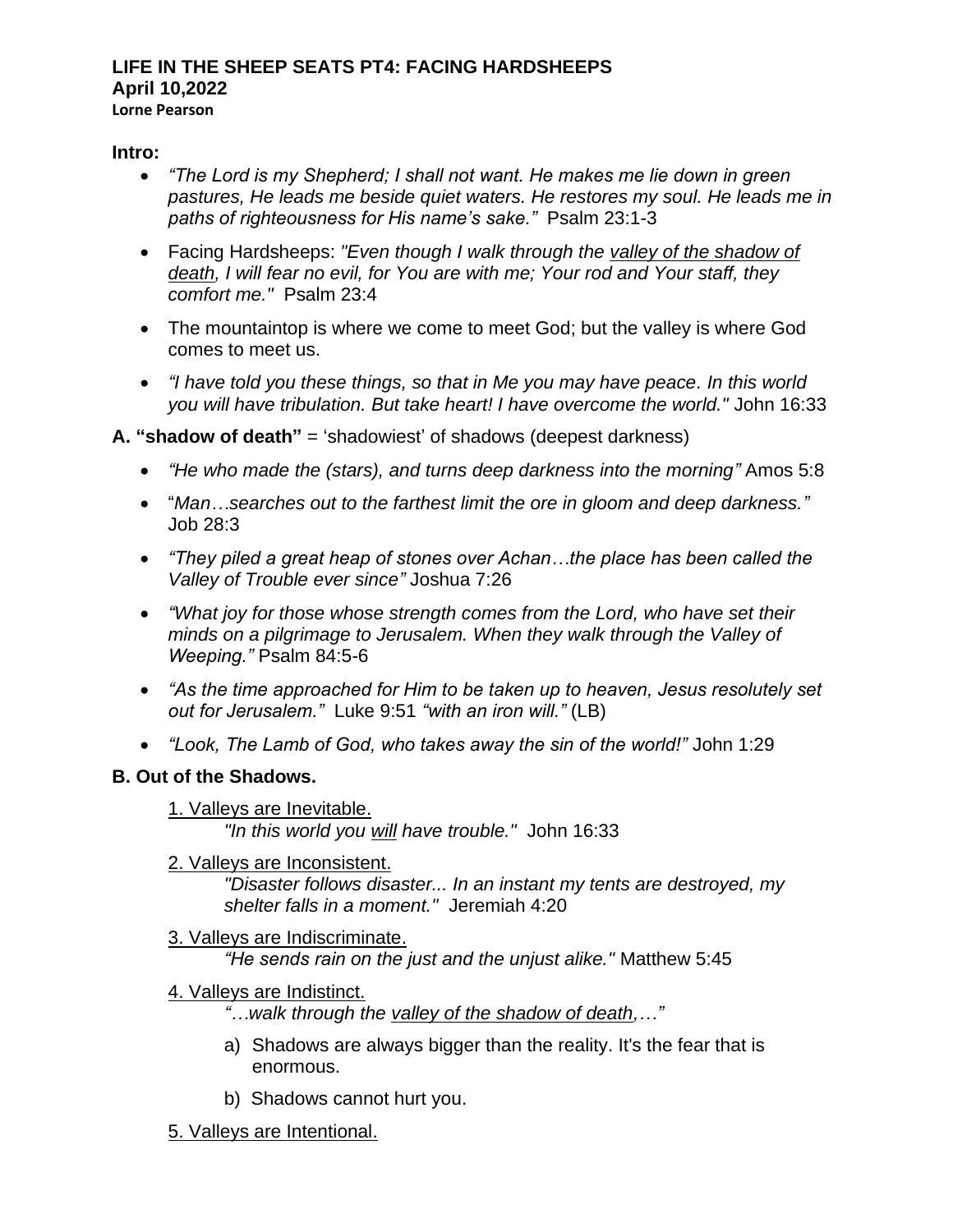- If we've been told that the path we are on is supposed to be bumpy, every jolt along the way simply confirms the fact that we're still on the right road. F.B.Meyer
- *"Though now for a little while you have had to suffer grief in all kinds of trials. These trials will show that your faith is genuine. It is being tested as fire tests and purifies gold—though your faith is far more precious than mere gold."* 1 Peter 1:6-7

# 6. Valleys are Interim.

- *"Our troubles are short-lived and their outcome is an eternal glory which outweighs them all."* 2 Corinthians 4:17
- "How can we sing the songs of the Lord while in a foreign land?" Psalm 137:4
- "If we are thrown into the blazing furnace, the God whom we serve is able to save us. He will rescue us from your power," Daniel 3:17

## **C. Afraid of the Shadows**

## **D. No Shadow of Doubt.**

### 1. Refuse to be afraid (God's Power)

- *"I will fear no evil, for You are with me; Your rod and Your staff, they comfort me."*
- *"Be filled with His mighty, glorious strength so that you can keep going no matter what happens."* Colossians 1:11 (LB)

## 2. Remember that God is with you (God's Presence)

- *"Do not be afraid for I am with you." Isaiah 41:10 "Be sure of this: I am with you always, even to the end of the age."* Matthew 28:20
- *"When you go through deep waters and great trouble, I will be with you. When you go through rivers of difficulty, you will not drown! When you walk through the fire of oppression, you will not be burned up -- the flames will not consume you."* Isaiah 43:2
- *"He makes me lie down in green pastures, He leads me beside quiet waters. He restores my soul. He leads me in paths of righteousness for His name's sake."* Psalm 23:2-3
- *"Even though I walk through the valley of the shadow of death, I will fear no evil, for You are with me; Your rod and Your staff, they comfort me."* Psalm 23:4
- The ultimate becomes the intimate. Religion becomes a relationship

### 3. Rely on God's Protection.

• *"The good person does not escape all troubles -- they have them too. But the Lord helps them in each and every one."* Psalm 34:19